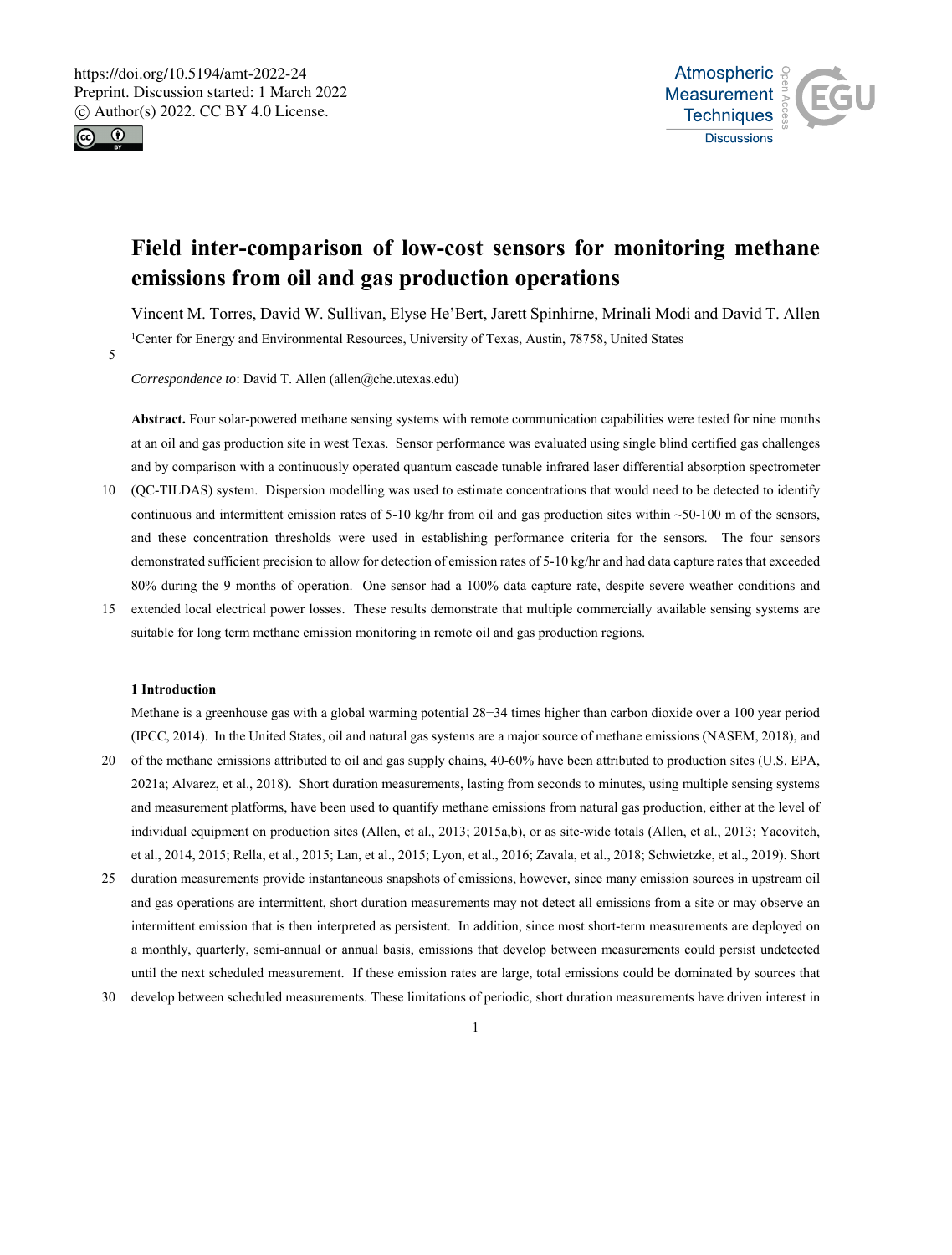



continuous monitoring of emissions, using networks of sensors. The primary advantage of a continuous monitoring network is that it may be able to detect methane emissions much more quickly than detection methods based on short sampling times that are periodically repeated. The disadvantage of such networks is the cost of deploying the large numbers of sensors that might be required to detect emissions.

### 35

The goals of this work were to establish performance criteria for continuous methane sensor systems, and to test sensor systems in field inter-comparisons. The sensors were tested for their ability to accurately measure ambient concentrations of methane over concentration ranges and with time responses that would detect typical emission rates associated with oil and gas production. Dispersion modeling was used to transform emission detection targets into criteria for sensor precision and 40 temporal resolution. A nine month field trial in the Permian Basin of west Texas was used to assess sensor performance.

#### **2 Methods**

## **2.1 Sensor performance criteria**

The emission detection target established for this work was that a sensor would be able to detect an emission rate of 5-10 kg/hr at a distance of ~50-100 m from the emission source. This emission threshold was chosen based on previous studies of oil and 45 gas production regions in the United States. For example, Zavala, et al. (2017) analysed methane emission rate data collected from a large number of oil and gas production sites in the Barnett Shale production region in north central Texas and concluded that sites with instantaneous emission rates above 26 kg/hr (1% of sites) accounted for 44% of methane emissions. Sites with instantaneous emissions greater than 10 kg/hr (4% of sites) accounted for approximately 68% of emissions. Based on data

such as these, emissions in excess of 5-10 kg/hr should account for a large fraction of total emissions in many oil and gas

50 production regions. A target of 5-10 kg/hr is also consistent with proposed requirements for advanced measurement technologies for methane emissions from oil and gas production, published by the U.S. Environmental Protection Agency (EPA, 2021b).

Since many emission sources in oil and gas operations are intermittent (Allen, et al., 2017) with durations of one minute or

- 55 less, advanced sensing systems for methane emissions require a temporal resolution of one minute or less. The emission rate (5-10 kg/hr detectable at a distance of 50-100 m) and temporal resolution requirements (one minute resolution) for sensors were converted into requirements for precision using dispersion modelling. Since the continuous monitors were deployed in the Permian Basin oil and gas production region, meteorological data required for the dispersion modelling were assembled at one minute resolution, from the Permian Basin. Four time periods of one-week duration, from four calendar quarters, were
- 60 identified to be representative of meteorological conditions during 2019. The year was first divided into four quarters. Wind speeds and wind directions observed in each 7-day period within the quarter were then evaluated against the distribution of wind speeds and directions seen in the entire quarter. The weeks that captured a reasonable representation of the range and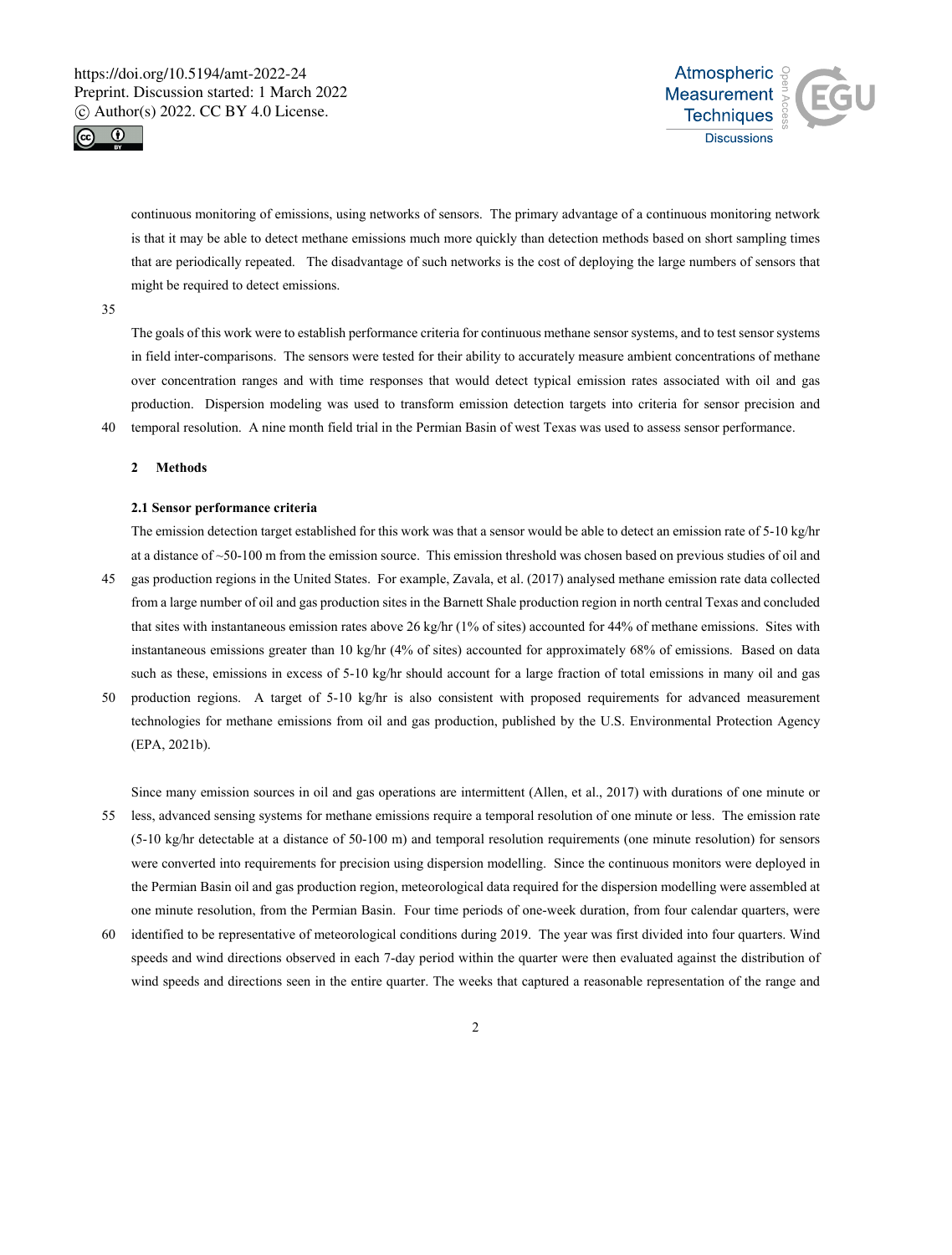



frequency of wind speeds and wind directions observed during each quarters were selected as representative weeks. The dataset employed for this selection was obtained from a ground-based monitoring station in the Permian Basin (Continuous Ambient

65 Monitoring Station, CAMS 47), operated by the Texas Commission on Environmental Quality (TCEQ, 2020). As shown in Figure 1 and 2, the week-long periods were found to be representative of the annual and quarterly variability in meteorology.

**Figure 1. Wind rose diagrams, showing wind speed frequency data, by wind direction for the four representative weeks and for observational annual average data.** 

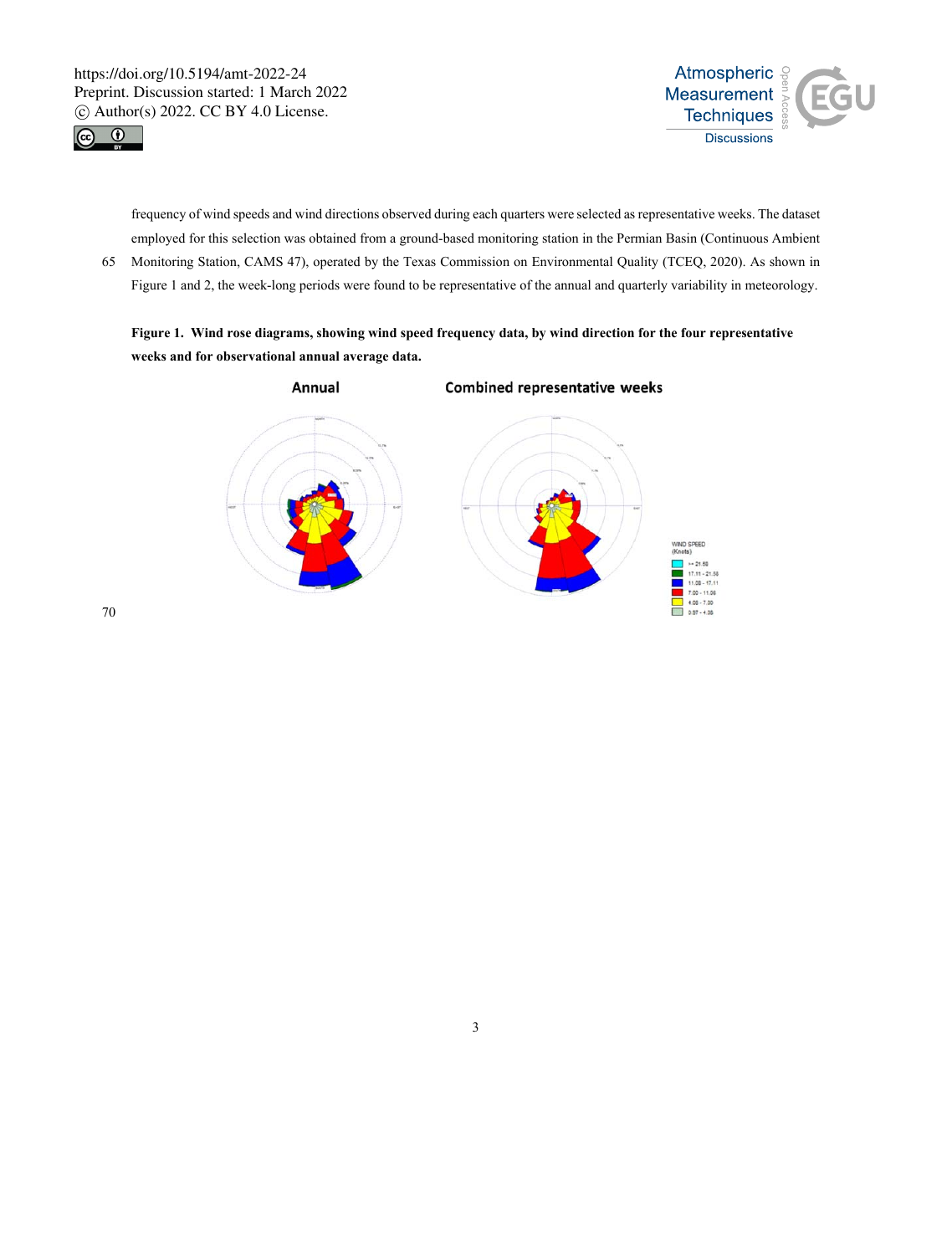

75





# **Figure 2. Wind roses for each quarter (left) and representative week (right) for quarters 1 (a), 2 (b), 3 (c), and 4(d).**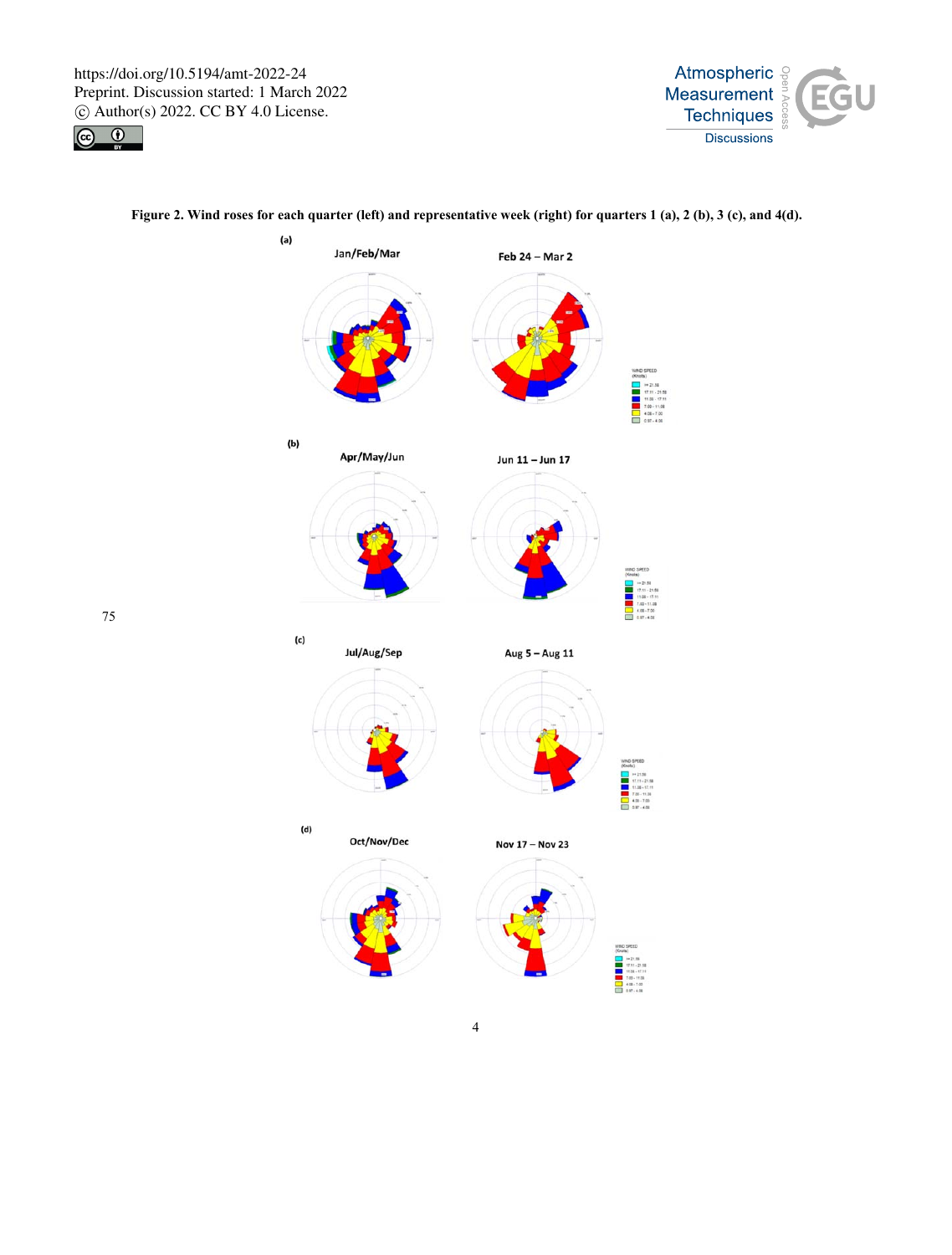



An oil and gas production site within the region was chosen for dispersion modeling. The site contained a well and associated equipment, oil and water storage tanks, a vapor recovery unit, and a flare. An image of the site and potential sampling locations

80 are shown in Figure 3. Concentrations generated by emission rates of 10 kg/hr, from each of the sources, were used to estimate observed concentrations at potential sensor sites. Emissions from the tanks and the vapor recovery unit were assumed to be at 5.5 m agl; emissions from the flare were assumed to be at 10 m agl.

**Figure 3. Representative site used to establish concentration thresholds for methane sensing systems; dispersion** 

85 **modeling of emissions from the well and associated equipment, tanks, a vapor-recovery unit and a flare, were estimated at potential sensor locations represented by red dots.** 



Source : "Representative site used to establish concentration thresholds for methane sensing systems" 31.870746° N and 102.090507° W. © Google Earth. May 29, 2018. December 15, 2021.

The CALPUFF (v7.2.1\_L150618) dispersion model was used to predict concentrations of methane at the potential sampling 90 sites. CALPUFF is a non-steady state, Lagrangian puff modeling system (Exponent, 2014). The three-dimensional meteorological fields used to drive the model were derived from the output of NOAA's (National Oceanic and Atmospheric Administration) High Resolution Rapid Refresh (HRRR) atmospheric model (Benjamin et al., 2016). The model runs hourly with a spatial resolution of 3km. The dispersion model was run at one minute temporal resolution with meteorological data interpolated between the hourly outputs of the HRRR model.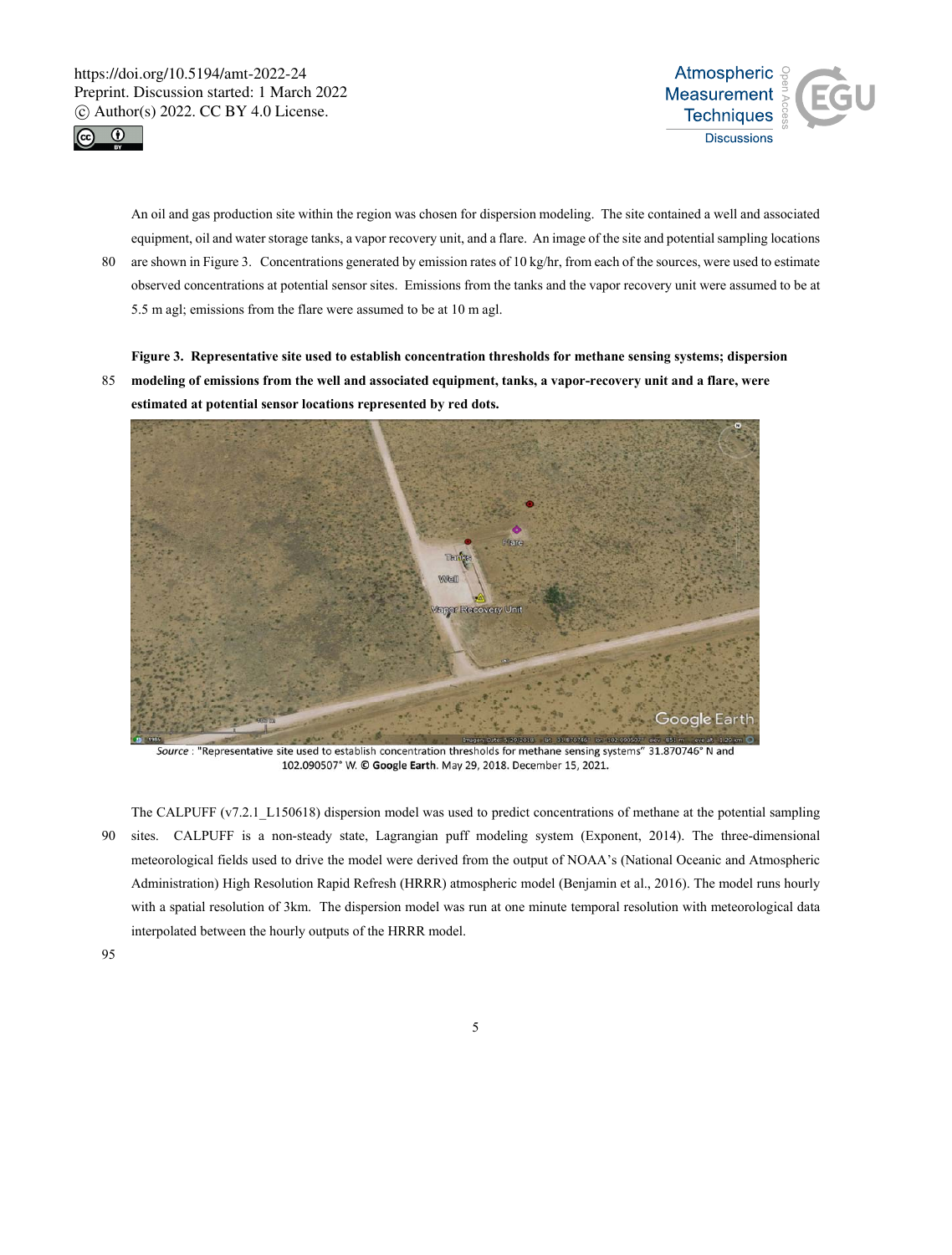



## **2.2 Sensor testing**

### **2.2.1 Sensors tested**

The four sensor systems which were evaluated in detail are described in Table 1. Brief descriptions of the sensors are provided below. More details of the operational principles of these and other types of sensors have been summarized by Wiley and

100 Moore (2021). Additional descriptions are available in the project final report (University of Texas, 2021). Three additional sensor systems that were deployed but that did not provide a sufficient quantity of data to allow detailed performance analyses are also described in the project final report (University of Texas, 2021).

#### **Table 1. Sensors**

|                            | <b>Ouanta</b> 3                                                                                                            | Aeris                                                                                                         | <b>Scientific Aviation</b>                                                          | <b>Project Canary</b>                                                                          |
|----------------------------|----------------------------------------------------------------------------------------------------------------------------|---------------------------------------------------------------------------------------------------------------|-------------------------------------------------------------------------------------|------------------------------------------------------------------------------------------------|
| Footprint/Space            | $30 \times 30$ inches                                                                                                      | $6-9$ ft <sup>2</sup>                                                                                         | 1 ft <sup>2</sup>                                                                   | $2 - 9$ ft <sup>2</sup>                                                                        |
| <b>Temporal resolution</b> | 1 sec.                                                                                                                     | $0.5 - 1.0$ sec.                                                                                              | $0.2$ sec.                                                                          | 1 sec. samples<br>averaged to 1 min.                                                           |
| <b>Detector</b>            | Near infrared laser<br>absorption spectroscopy<br>sensor based on tunable<br>diode laser spectroscopy                      | Direct absorption mid-IR<br>spectroscopy in the 3<br>micron region; able to<br>quantify methane and<br>ethane | Metal oxide sensor                                                                  | Laser-based<br>spectroscopy                                                                    |
| Range                      | Ambient $(2 ppm)$ to 500<br>ppm (optimized for high<br>sensitivity)                                                        | 1ppb level to %<br>concentration levels.                                                                      | 500 ppb over<br>background to 5000<br>ppm                                           | Methane:<br>$0.2$ ppm - $100$ ppm                                                              |
| Sensitivity/Accuracy       | Field precision is better than<br>$20$ ppb;<br>Accuracy is rated at $\sim$ 20% at<br>background concentrations<br>(2 ppmv) | Accuracy: 1-2ppb drift<br>long-term                                                                           | precision: $\pm 60$ ppb for a<br>1-minute average<br>$accuracy: \pm 1$ ppm +<br>15% | Methane only:<br>Precision:<br>$0.001$ ppm;<br>Accuracy:<br>$\sim 0.2$ ppm ( $\sim 2 \sigma$ ) |

105

*Aeris:* The Aeris Technologies sensor is a tunable mid-infrared laser-based gas analyzer with a sample flow rate of approximately 0.3-0.5 lpm. The system measures methane, ethane and water concentrations. The instrument reports continuously the gas dry mole fractions at a frequency of 1 Hz and data are uploaded to a server every other minute.

*Canary:* The Project Canary system that was tested used two sensors, one that measures methane and one that measures all 110 C3+ (compounds containing 3 or more carbons) using laser-based spectroscopy (methane) and photoionization (C3+) technologies. The system makes one measurement per second and reports minute averaged values via cellular modem to a cloud platform.

*Quanta3:* The Quanta3 sensor measures methane using tunable laser diode spectroscopy technology. The system makes one measurement every second and reports data at the same frequency via 4G/LT cellular modem to a cloud platform.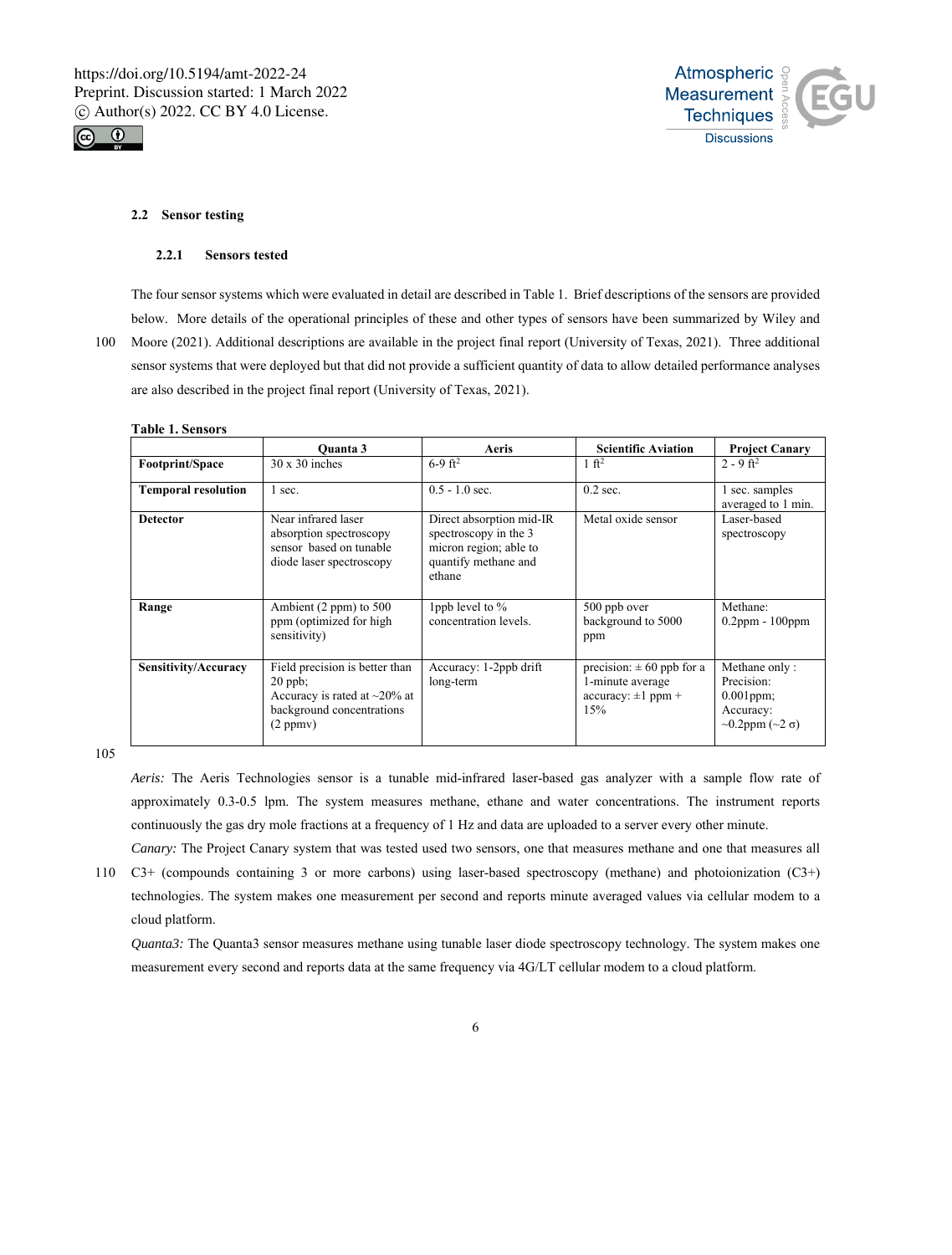



115 *Scientific Aviation:* The Scientific Aviation unit is a multi-gas sensor using metal oxide semiconductor technology. The system makes 5 voltage measurements per second and averages the 300 voltage measurements from each minute to report one voltage measurement per minute via LTE cellular modem to a cloud server. Voltage readings are converted to concentration measurements on the server.

## 120 **2.2.2 Site description**

The sampling was performed adjacent to an oil and gas production site with compressors, tanks, and a flare. The sensor intercomparison site, with sensors installed, is shown in Figure 4. Sensors were aligned perpendicular to the prevailing wind direction on the downwind side of the site. Sensors were mounted in such a manner to be sampling the air at  $2 - 3$  meters above ground level, with an average of 4 meter center to center separation (depending on sensor footprint), each with clear

125 line of sight to the nearby sources. The exact sampling height was selected to avoid any conflicts with ancillary equipment such as solar panels, service boxes, and antennae.

**Figure 4.** Sampling site with sensors installed



## **2.2.3 QC-TILDAS measurements**

130 A quantum cascade tunable infrared laser differential absorption spectrometer (QC-TILDAS) (Nelson, et al., 2004; Roscioli, et al., 2015) was deployed to measure ambient methane concentrations and to confirm certified gas challenge compositions. The QC-TILDAS provides 1 Hz measurements of methane concentrations at 1 ppb precision with minimal interferences. The spectrometer was installed in the site trailer (see Figure 4) within an environmental chamber that provided a constant temperature environment for the instrument. A constant temperature bath circulated water through the QC-TILDAS to control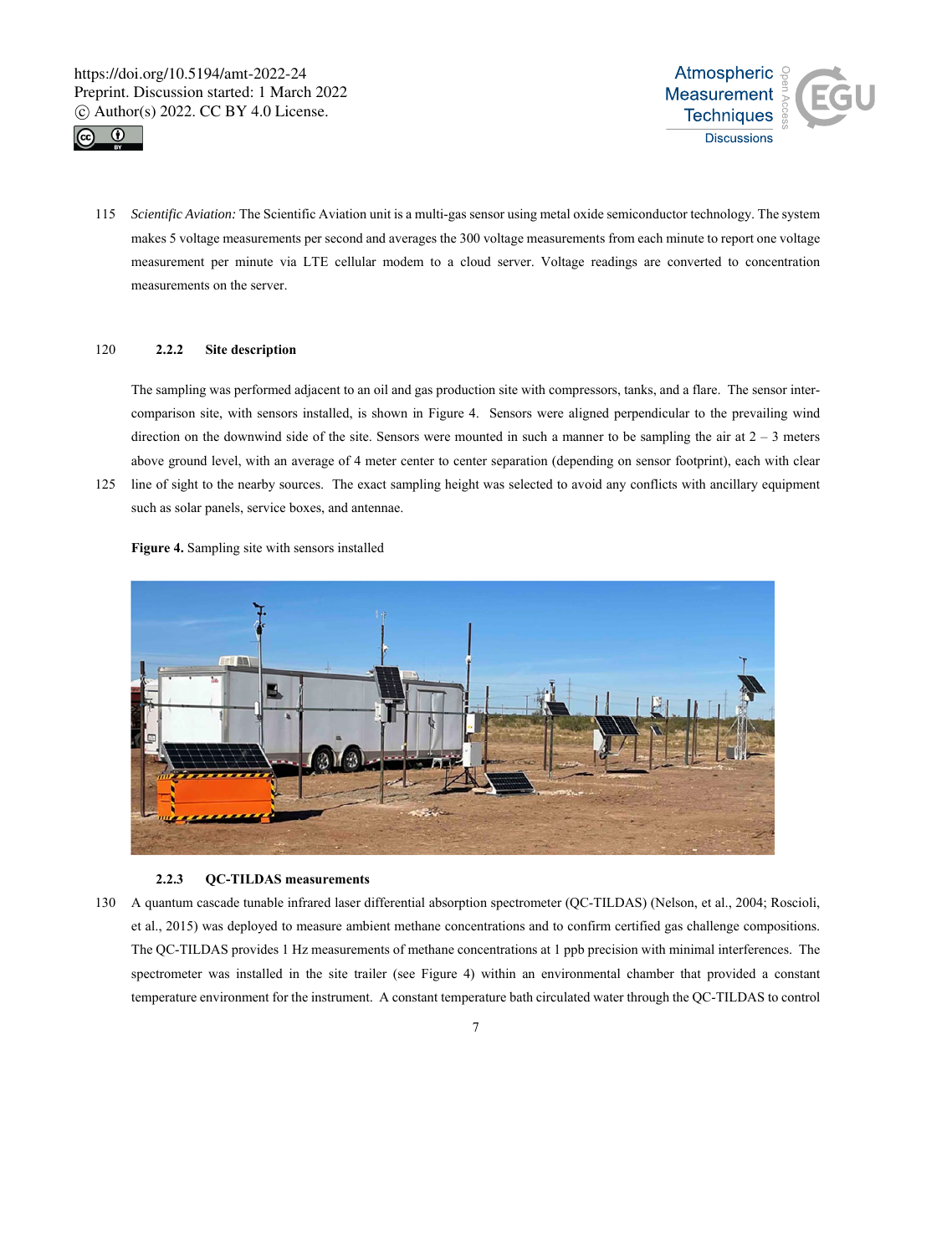



135 the instrument's laser within +/- 1°C. Calibration gases were used to check the initial performance of the system. Details of the QC-TILDAS calibration are described in the technical report of the study (University of Texas, 2021).

The QC-TILDAS was programmed to sequentially draw its air sample from sampling poles located within 1-2 m of, and at the height of, each of the sensors being tested. Each sensor location had a dedicated QC-TILDAS sampling line and ambient

- 140 air was continuously drawn through the lines by a vacuum pump. All of the individual sampling lines, with continuous sample flow, were delivered to a multi-port sampling valve located within the sampling trailer. The valve was placed as close to the QC-TILDAS instrument as possible enabling the shortest possible sample line between the valve and the QC-TILDAS instrument. This minimized the time for sample line clearing associated with switching between ports, and maximized the sampling frequency at individual ports. The timing of the sequencing was designed to rapidly cycle through the sample
- 145 locations, while still allowing for a rapid clearing of the line between the multiport valve used to control the sequencing and the instrument. A 12-minute period at each sample pole was selected to balance the small amount of data loss as sample lines were switched, with the practical need to simplify later matching up QC-TILDAS measurements with the sensor measurements. The QC-TILDAS data logger recorded the time for switching from one sample line to the next. A minimum of 10 seconds of sampling was discarded at the start of each comparison to allow the air arriving at the next sensor to reach the
- 150 QC-TILDAS analyzer and for the gas in the sample chamber of the instrument to be exchanged.

#### **2.2.4 Sampling period**

Sampling was conducted from October, 2020 through June 22, 2021. Sensors operated continuously throughout this period, and data capture rates were determined. Multiple extreme weather events occurred during the sampling period, including 155 Winter Storms Uri and Viola that disrupted local power and other infrastructure during February 2021.

#### **2.2.5 Certified gas challenges**

Multiple certified gas challenges were conducted during the nine month field deployment. Challenges delivered gas with known methane, ethane and propane concentrations to sensor inlets, using interfaces specifically designed for each sensor.

- 160 The interfaces are described in the project final report (University of Texas, 2021). Gas concentrations delivered to each sensor were varied in these challenges at intervals defined by the temporal resolution of the instrument being tested. The challenge gas cylinders' compositions were similar to the typical produced gas composition in the Permian Basin, (75 mole percent methane, 15 mole percent ethane, and 10 percent mole percent propane). Methane mixing ratios of the four certified challenge gases were 2.1 ppm, 2.2 ppm, 10 ppm, and 100 ppm (±10%, as certified by the gas provider). The challenge gas concentration
- 165 of methane used at specific times during the tests were known only by the inter-comparison team, not the sensor operators, making the challenge single blind. While the challenge gas was being applied, a slip stream of challenge gas was sent directly to the QC-TILDAS instrument so that the response of the sensor and the response of the QC-TILDAS instrument could be directly compared.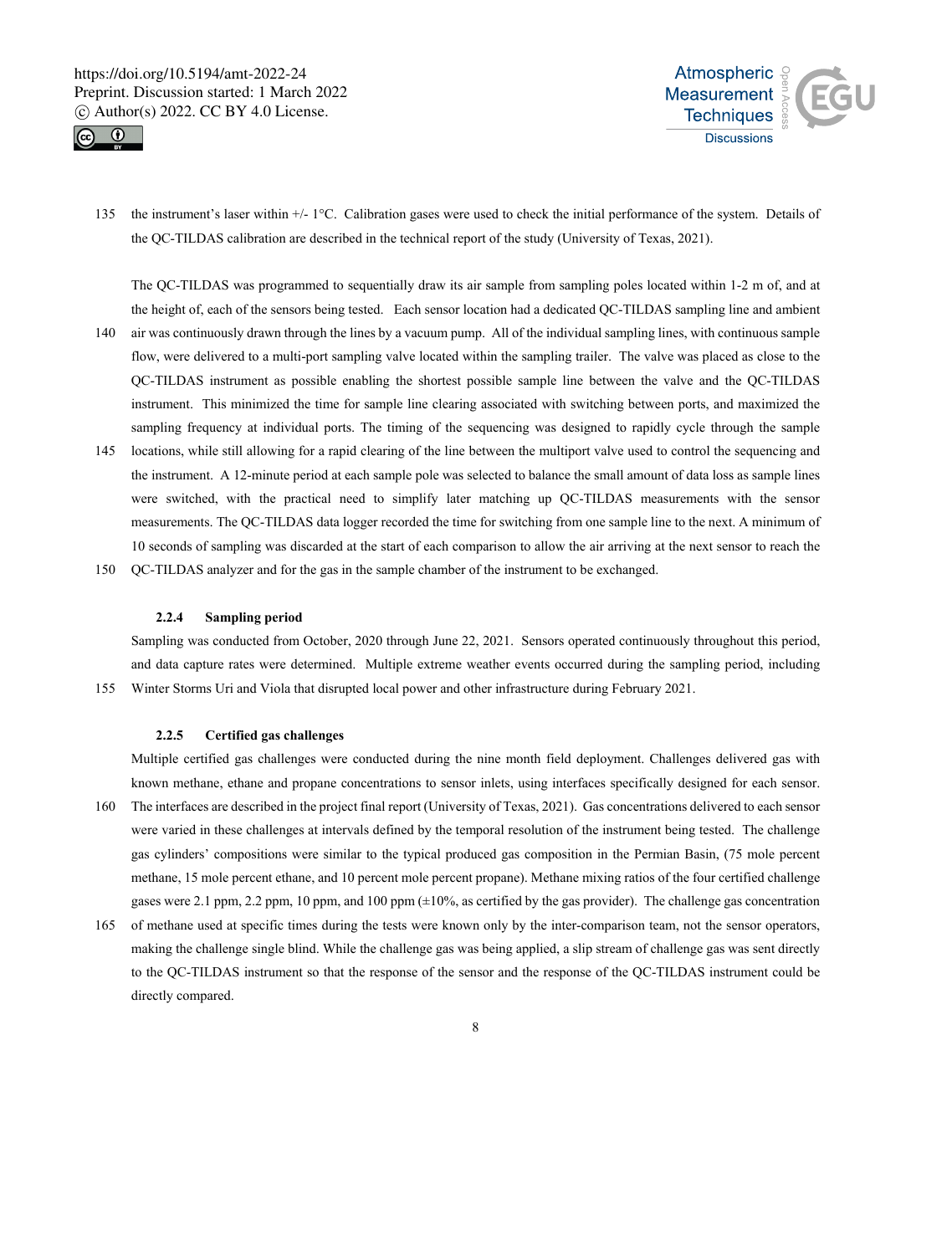



170

## **2.2.6 Ambient concentration comparisons with QC-TILDAS instrument**

The measurements of the sensors were also compared to the measurements of the QC-TILDAS in the time periods between certified gas challenges. In performing the comparison for each sensor, the QC-TILDAS data were screened so that only the data sampled from the sampling location directly adjacent to the sensor being evaluated were considered. This means, even

175 for identical sampling periods, the QC-TILDAS time series was different for each sensor comparison. Before quantitatively evaluating sensor performance, the QC-TILDAS data were converted from 1-second to 1-minute resolution to minimize the impact of small time mismatches.

## **3 Results and Discussion**

## 180 **3.1 Representative time series**

Figure 5 shows a typical week of data collected by the QC-TILDAS instrument. Measurements are reported using two vertical scales. The upper time series in the Figure shows concentrations capped at 100 ppm, the maximum concentration used in the QC-TILDAS calibration. The lower time series in the Figure shows concentrations capped at 10 ppm. As described in Section 3.2, it is expected that detections of concentrations in the 3-10 ppm region will be the basis for detecting emissions in sensor 185 networks. Concentrations in excess of 10 ppm were relatively infrequent.



**Figure 5. QC-TILDAS measurements of ambient methane concentrations for one week-long period during the sensor**  190 **testing; measurements are shown with two vertical scales**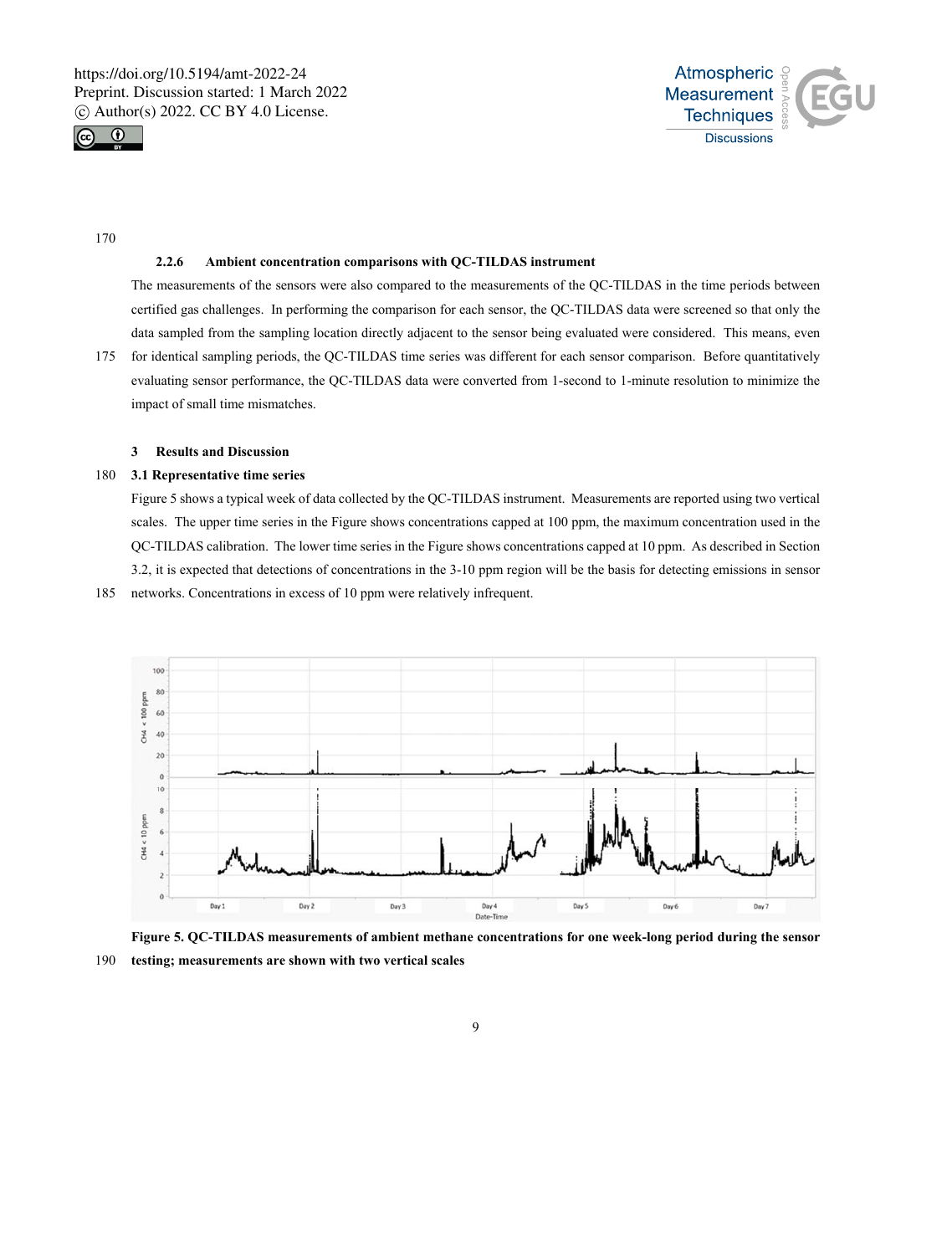



## **3.2 Sensor performance criteria**

- 195 Dispersion modelling was used to predict concentration enhancements associated with emission rates of 10 kg/hr from the tanks, vapor recovery units and flare, with one minute temporal resolution, at the potential sensor locations shown in Figure 3. The meteorological data used in the dispersion model was representative of conditions in each of four seasons, as described in the methodology section. For the emissions of 10 kg/hr from the tanks, the sensor location at the northeastern corner of the well pad was predicted to have enhancements of more than 2 ppm in the mixing ratio of methane in 20% of predictions. Mixing
- 200 ratio enhancements of 1 ppm and 500 ppb were observed in 26% and 32% of the predictions, respectively. For the vapor recovery unit emissions, the same sensor location had predicted mixing ratio enhancements of at least 2 ppm, 1 ppm and 500 ppb in 9%, 22% and 30% of the predictions. For these two sources, a sensor able to detect mixing ratio enhancements of 500 ppb to 1 ppm would enable rapid detection of emission rates in the range of 5-10 kg/hr. For the flare, the northeast corner of the well pad is not as frequently downwind and for flare emissions the location had predicted mixing ratio enhancements of at
- 205 least 2 ppm, 1 ppm and 500 ppb in 0%, 2% and 4% of the predictions. Different locations, northeast of the flare are more frequently downwind of the flare and had predicted mixing ratio enhancements of at least 2 ppm, 1 ppm and 500 ppb in 0%, 3% and 6% of the predictions, suggesting that the relatively high release height of the flare emissions will make detection more challenging than detection from sources with lower release heights, however, reasonably frequent detections are still possible. Overall, dispersion modeling analyses suggest that sensors able to detect mixing ratio enhancements of 500 ppb to 1 ppm at a
- 210 one minute resolution should be able to detect emissions of 5-10 kg per hour relatively quickly at many oil and gas production sites in the Permian Basin.

## **3.3 Certified Gas Challenges**

Figure 6 shows the response of the QC-TILDAS to multiple 100 ppm gas challenges. Each challenge lasted several minutes 215 and was separated from the previous challenge by one to several minutes. The data show that the QC-TILDAS instrument responded rapidly to the challenge gases, typically reaching steady state concentrations within ~10-15 seconds; steady state concentrations were stable and reproducible. The performance metrics used in evaluating the four sensors relied on some of these QC-TILDAS challenge gas response data. Specifically, the metrics used in the sensor evaluation were:

- Rise Speed estimated time duration for the measured concentration to reach 2/3 of maximum concentration recorded 220 by the sensor being tested during the challenge. This was, for example, typically 60 - 66 ppm for the 100 ppm gas, and was more variable for the lower concentration gases due to variable background concentrations. The rise time includes a lag associated with the volume of the interfaces used to deliver challenge gases to the sensors being tested. For the QC-TILDAS, this was 10-15 seconds, so response times below this level are not expected.
- Decline Speed estimated time duration for the measured concentration to reach 2/3 of the difference between the 225 response to the challenge gas and the ambient background concentration, once the challenge gas feed was removed.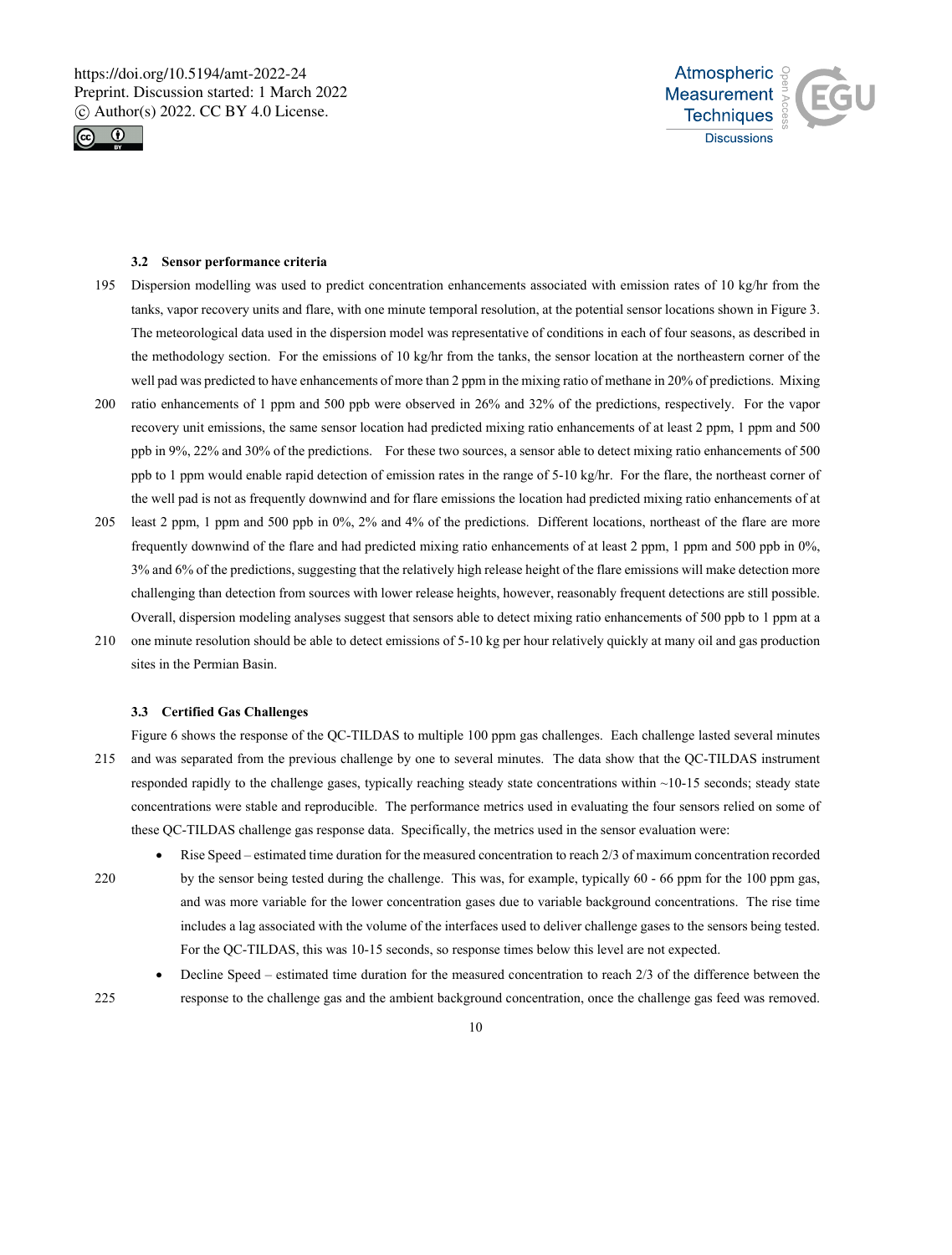



The decline time includes a lag associated with any residual certified gas in the region of the sample inlet once the interface used to deliver challenge gases is removed. For the QC-TILDAS, this was 10-15 seconds, so response times below this level are not expected.

- Percent of Target Concentration the maximum concentration reached by the sensor compared to the coincident QC-230 TILDAS mean concentration during the challenge.
	- Integrated response Relative to QC-TILDAS Concentration responses were integrated over the duration of the test for the QC-TILDAS and the sensor. For example, a 100 ppm challenge gas applied to the QC-TILDAS for 4 minutes produces 240 seconds at 100 ppm, or 24,000 ppm-secs, and a 4-minute 10 ppm gas applied to the TILDAS produces 240 seconds at 10 ppm, or 2,400 ppm-secs.

235

Table 2 reports the results of the challenge gas tests, using these metrics. The Table summarizes the results of challenging the four sensors with 10 ppm and 100 ppm calibration gases over the study period.



240 **Figure 6. Response of QC-TILDAS instrument to repeated gas challenges; data for 100 ppm are shown**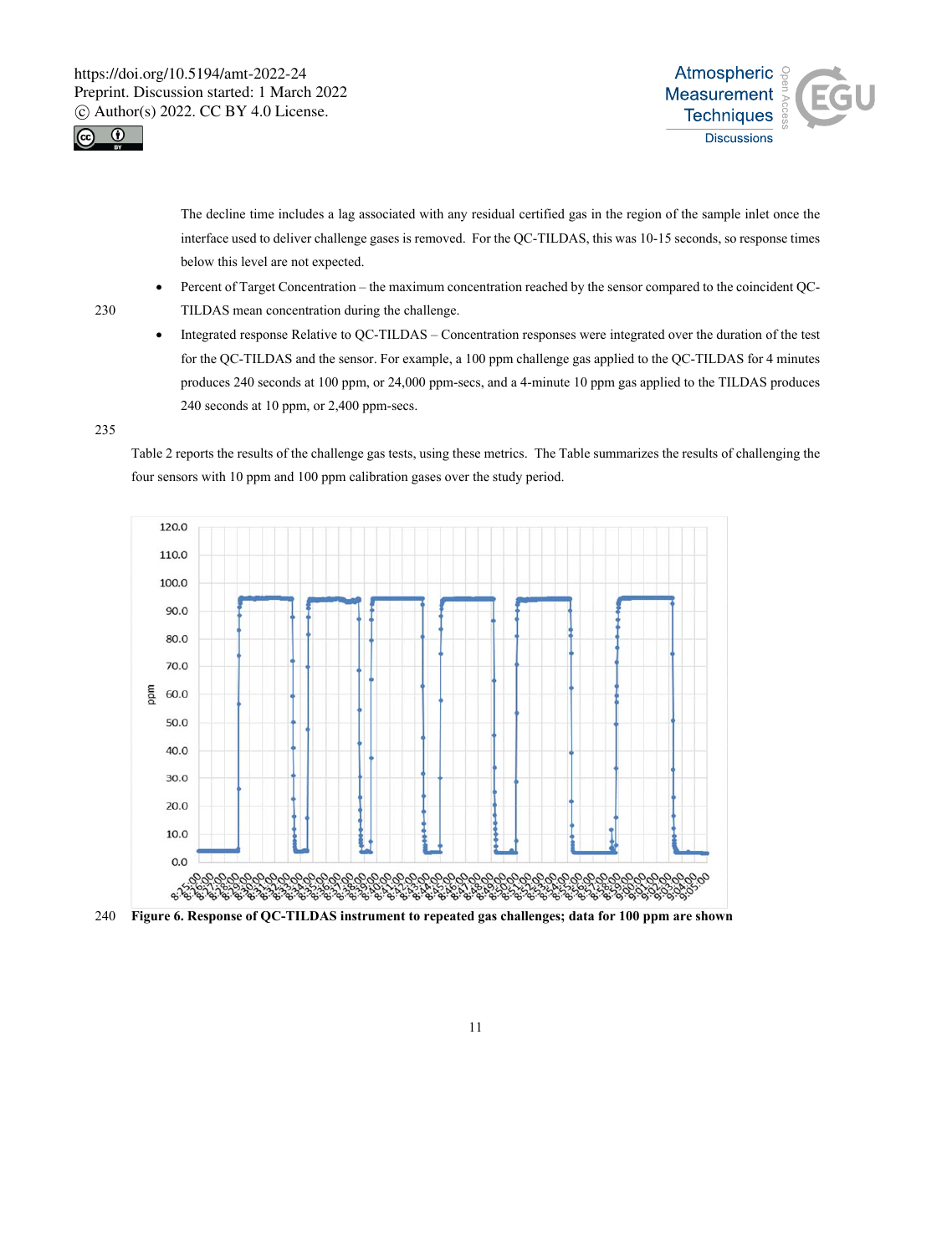



| <b>Sensor</b>       | $CH4$ gas     | Number of      | <b>Rise</b>       | <b>Decline</b>    | Integration %   | Peak %           |
|---------------------|---------------|----------------|-------------------|-------------------|-----------------|------------------|
|                     | concentration | comparisons    | <b>Time</b>       | Time              | Average and     | Average and      |
|                     |               |                | Average           | Average           | 95% C.I.        | 95% C.I.         |
| Scientific Aviation | $10$ ppm      | 8              | $\sim 1$ min      | $1-2$ min         | $82.8 \pm 30.5$ | $98.3 \pm 37.4$  |
|                     | $100$ ppm     | 8              | $1-2$ min         | $1-2$ min         | $94.0 \pm 29.7$ | $103.6 \pm 27.2$ |
| Aeris               | $10$ ppm      | 6              | 8 sec             | $20 \text{ sec}$  | $99.7 \pm 3.6$  | $103.7 \pm 2.4$  |
|                     | $100$ ppm     | 7              | 8 sec             | 17 <sub>sec</sub> | $91.3 \pm 6.7$  | $100.9 \pm 1.3$  |
| Canary              | $10$ ppm      | 8              | $\sim$ 2min       | $1-2$ min         | $61.8 \pm 13.5$ | $74.6 \pm 12.2$  |
|                     | $100$ ppm     | $\overline{7}$ | $\sim$ 2min       | $1-2$ min         | $52.7 \pm 13.0$ | $73.7 \pm 15.1$  |
| Ouanta3             | $10$ ppm      | 8              | 10 <sub>sec</sub> | $31 \text{ sec}$  | $91.8 \pm 8.2$  | $98.0 \pm 4.7$   |
|                     | $100$ ppm     | 8              | 13 sec            | $24 \text{ sec}$  | $92.5 \pm 9.3$  | $95.6 \pm 7.0$   |

#### **Table 2. Summary of performance over all the challenge gas tests**

245

### **3.4 Ambient concentration comparisons with QC-TILDAS instrument**

Figure 7 shows comparisons of one-minute averaged QC-TILDAS signals and the signals from each of the individual sensors for a representative week of sampling. Note that because the comparisons are only done for periods when the QC-TILDAS is sampling directly adjacent to the sensor being evaluated, the QC-TILDAS signals differ for the individual sensor comparisons.

- 250 Since dispersion modelling reported in Section 3.2 suggested that the ability to detect mixing ratio enhancements of  $\sim$ 1 ppm would be required to detect emission rates in the range of 5-10 kg/hr, distributions of observed methane mixing ratios observed by the QC-TILDAS and the four sensors were compared. Representative results for one month of data are shown in Figure 8. In addition, best fits of a linear relationship between the QC-TILDAS measurements and the sensor measurements were determined for each month of sampling, and are shown in Table 3. The Aeris, Quanta3 and Canary sensors distributions of
- 255 observed concentrations show good agreement with the QC-TILDAS instrument. Slopes of the best linear fit of the sensor concentration to the QC-TILDAS concentration, which had its sample inlet 1-2 meters from each of the sensors being tested were generally  $>0.6$ , for concentrations averaged over one minute. Linear correlation coefficients  $(R^2)$  of these two concentration measurements were generally >0.6. The Scientific Aviation sensor showed baseline bias and this is evident in both the distributions of observed concentrations and the linear correlation.

260

Additional analyses were carried out to compare sensor responses, relative to a baseline, to the QC-TILDAS response, relative to a baseline. The baseline chosen was the minimum daily concentration recorded by the sensor, although other baselines could also be selected (e.g., rolling minimum concentration over the hour before the measurement). Plots of minimum daily concentrations, for the entire study period, are shown for the QC-TILDAS, Aeris, Canary, Quanta3 and Scientific Aviation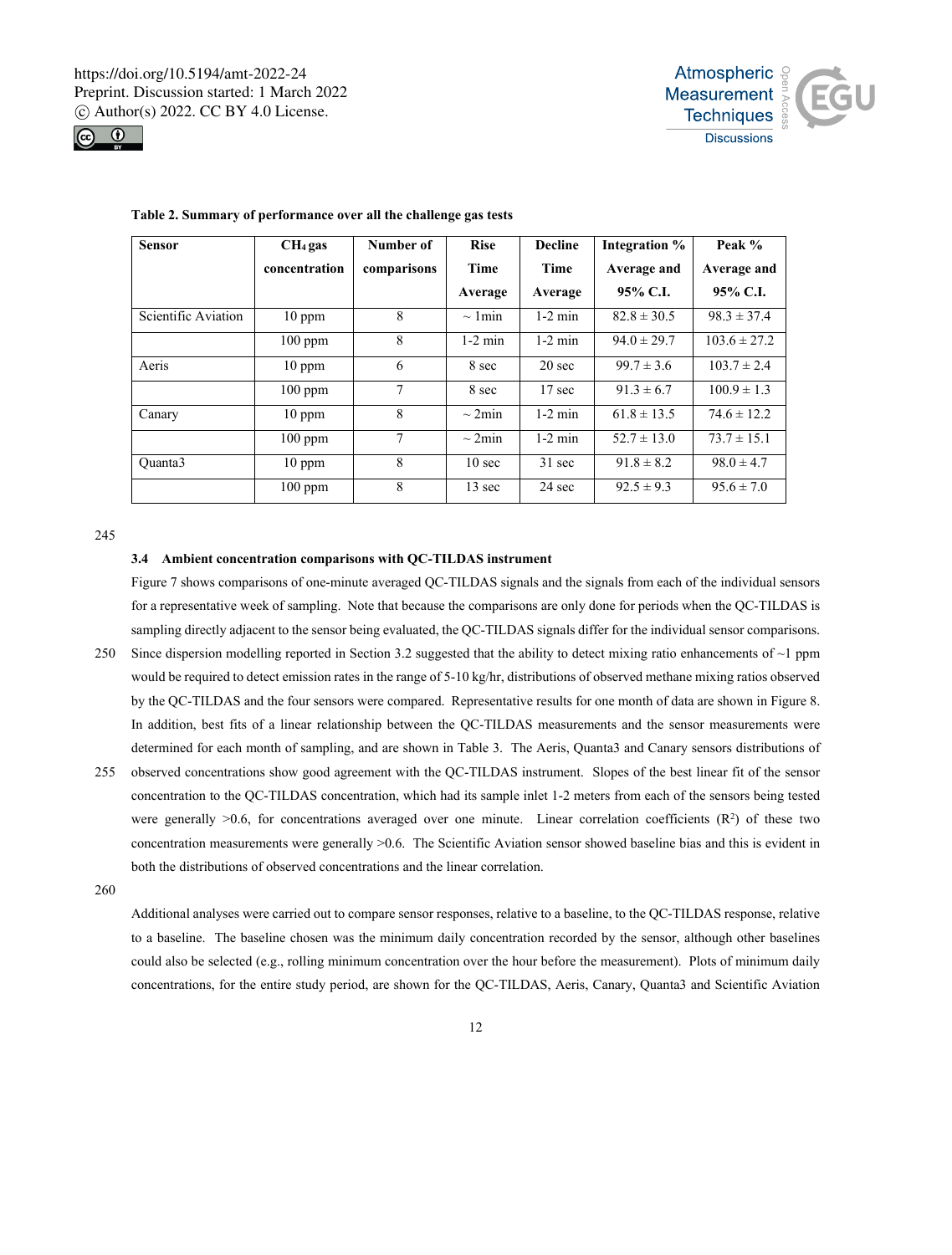Preprint. Discussion started: 1 March 2022  $\circ$  Author(s) 2022. CC BY 4.0 License.





265 sensors in Figure 9. When the baseline corrected Scientific Aviation signal was compared to the baseline corrected QC-TILDAS signal, the bias in the Scientific Aviation signal was compared to the baseling TILDAS signal, the bias in the Scientific Aviation sensor was significantly reduced, as shown in Figure 10.<br>Till and Scientific Aviatio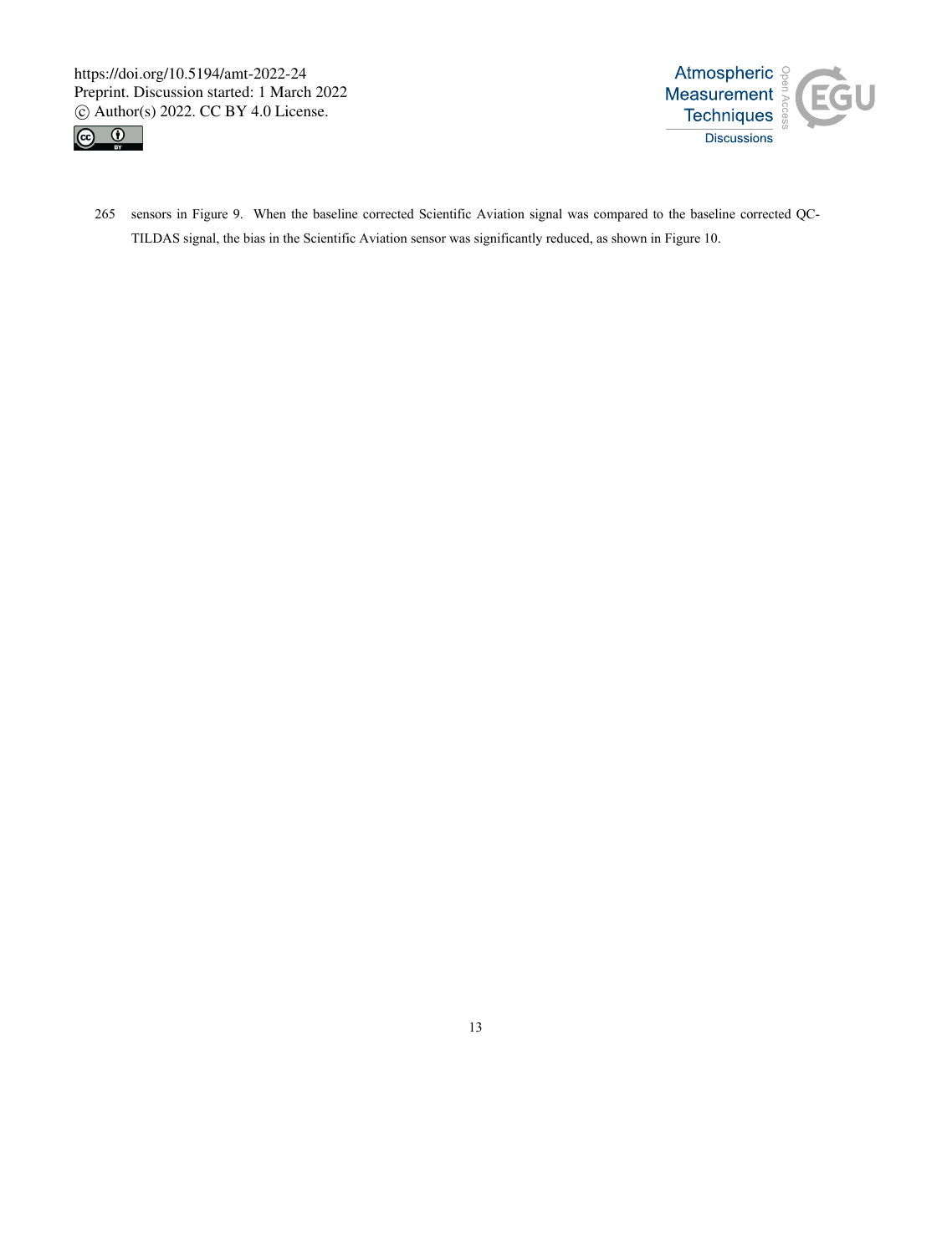





**Figure 7. Comparisons between 1-minute averaged QC-TILDAS and (a) Aeris (b) Canary, (c) Quanta3 and (d) Scientific Aviation sensors for a representative week of data**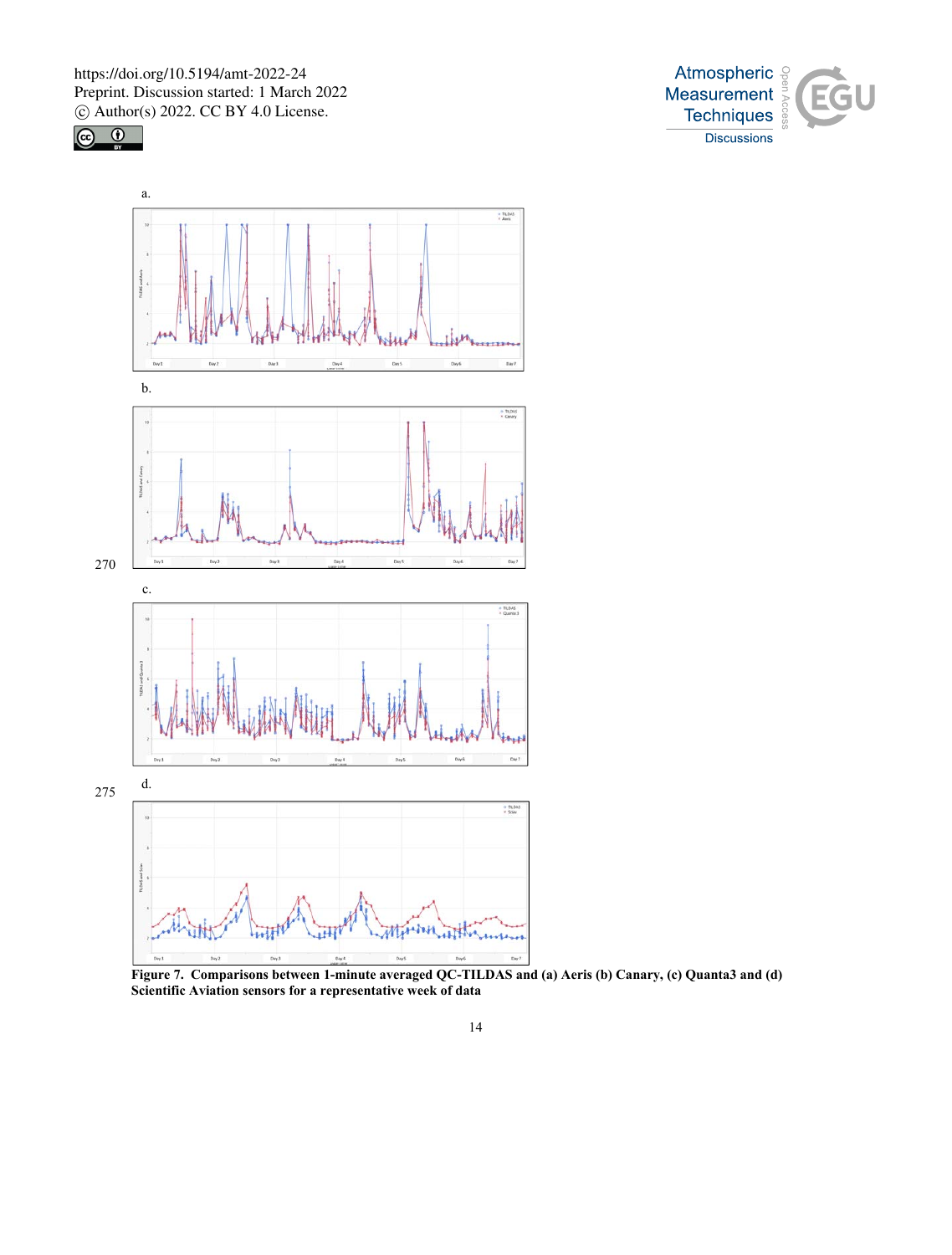





**Figure 8. Comparisons between distributions of 1-minute averaged concentrations measured by QC-TILDAS and (a)**  290 **Aeris (b) Canary, (c) Quanta3 and (d) Scientific Aviation sensors for a representative month of data.**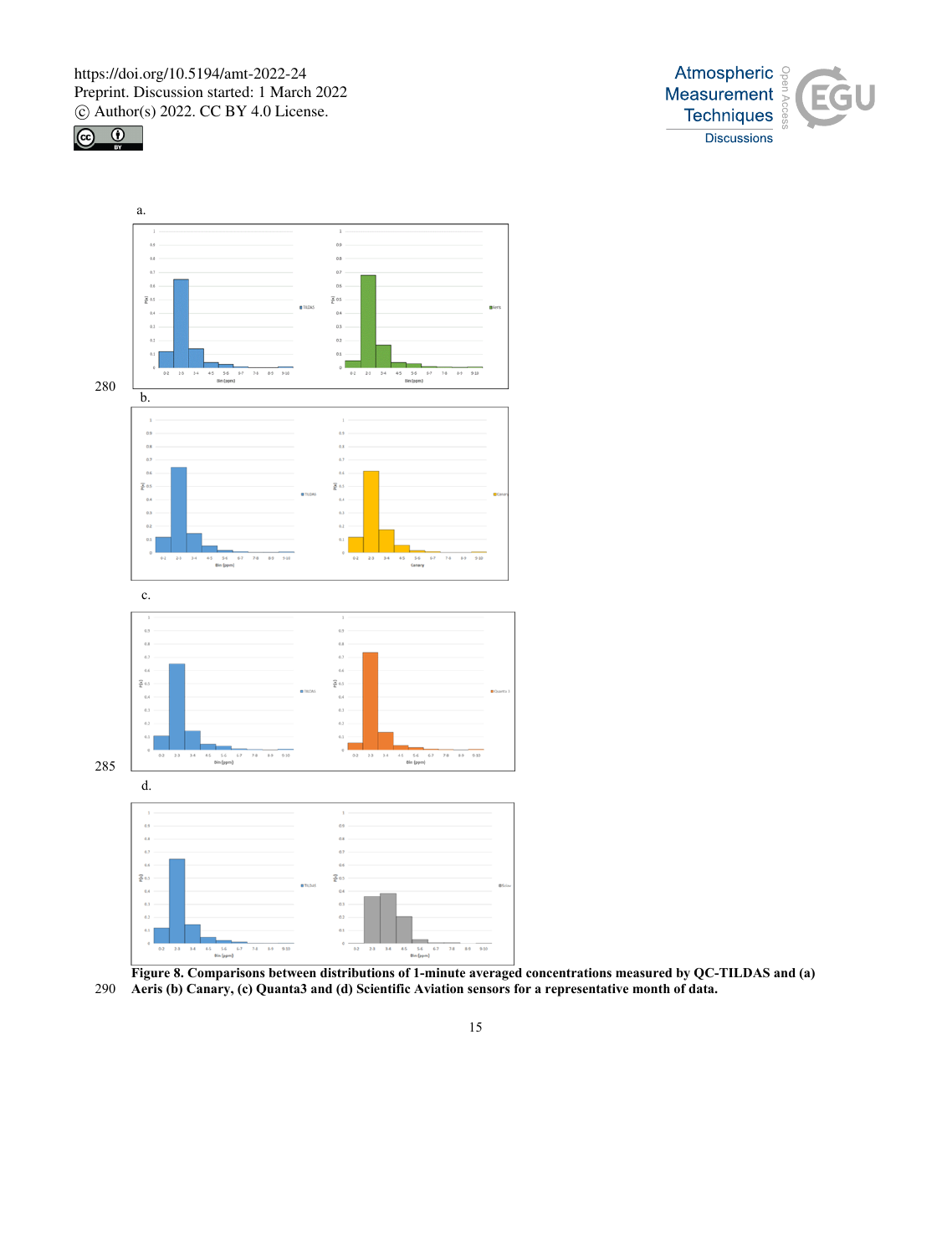





300 **Figure 9. Minimum daily concentrations recorded by the QC-TILDAS and the Aeris, Canary, Quanta3 and Scientific Aviation sensors.**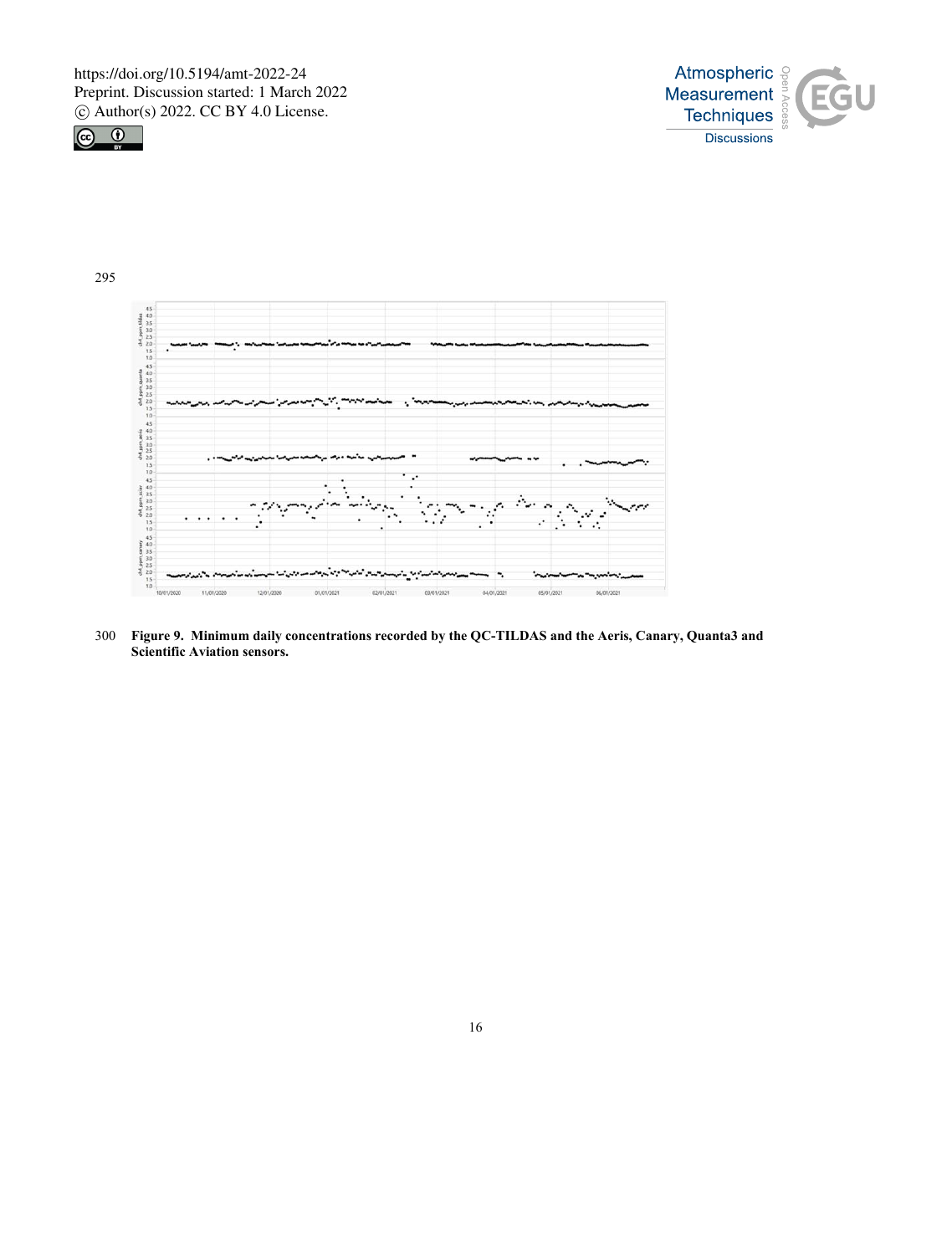



305



**Figure 10. Comparisons between 1-minute averaged QC-TILDAS and Scientific Aviation sensor with and without background correction**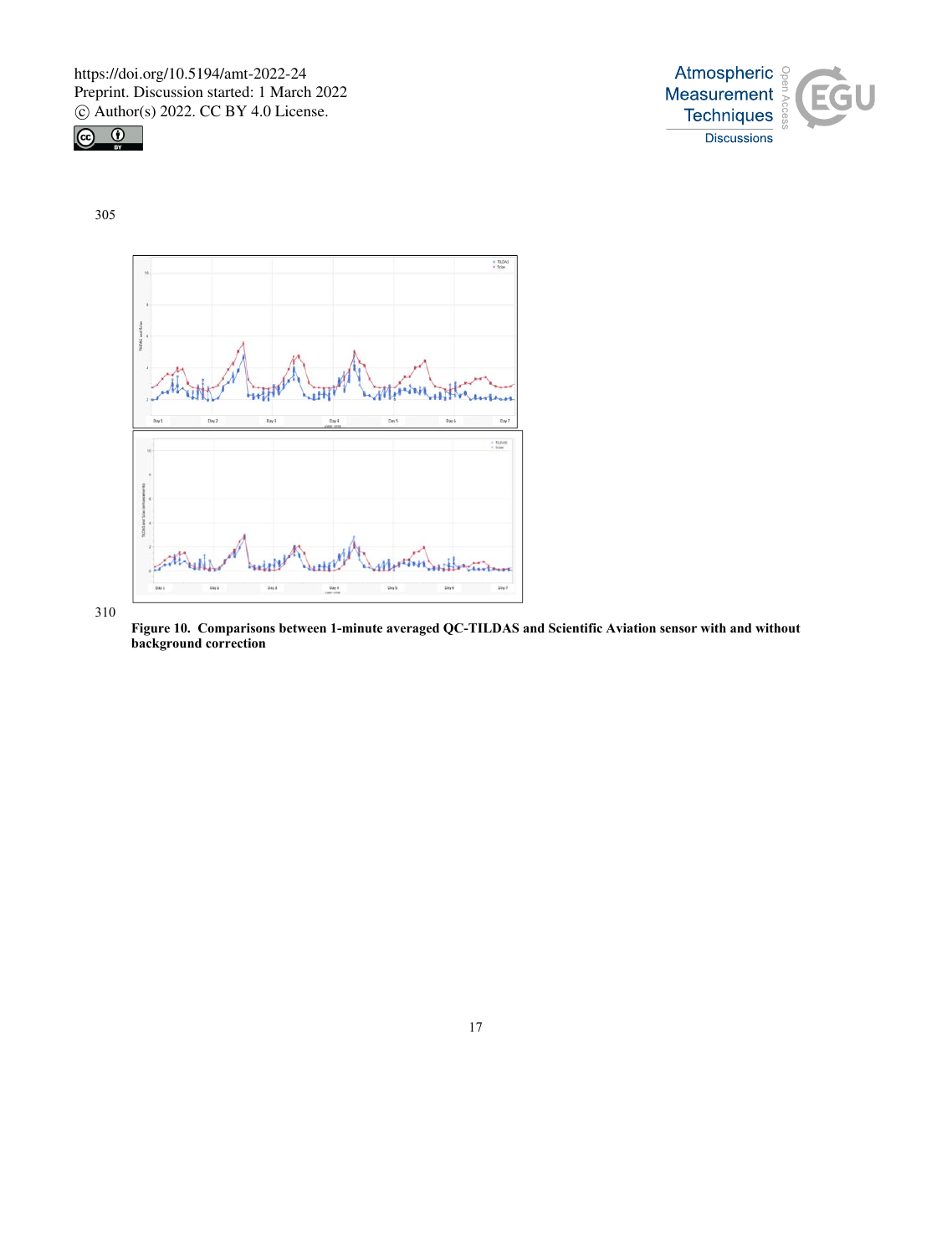



## 315

**Table 3. Monthly summaries data reporting as scatter plots and regression fits to 1-min averaged QC-TILDAS and sensor data** 

|                                                                                             | Aeris      | Canary     | Quanta 3   | Scientific Aviation |  |
|---------------------------------------------------------------------------------------------|------------|------------|------------|---------------------|--|
| Slope of Sensor Measurement (y) vs. QC-TILDAS Measurement (x) $\mathbb{R}^2$ of correlation |            |            |            |                     |  |
| October                                                                                     | N/A        | 0.95[0.92] | 0.87[0.96] | 0.14[0.08]          |  |
| November                                                                                    | 0.94[0.87] | 0.91[0.90] | 0.72[0.92] | 0.38[0.40]          |  |
| December                                                                                    | 0.85[0.85] | 0.55[0.61] | 0.83[0.93] | 0.57[0.46]          |  |
| January                                                                                     | 0.90[0.87] | 0.99[0.85] | 0.70[0.73] | 0.83[0.67]          |  |
| February*                                                                                   | 0.96[0.94] | 0.97[0.89] | 0.91[0.95] | 0.41[0.11]          |  |
| March                                                                                       | 0.86[0.71] | 0.76[0.83] | 0.60[0.89] | 0.52[0.46]          |  |
| April                                                                                       | 0.94[0.87] | 0.82[0.92] | 0.62[0.82] | 0.72[0.71]          |  |
| May                                                                                         | 0.26[0.34] | 0.95[0.79] | 0.70[0.90] | 0.49[0.49]          |  |
| June                                                                                        | 0.75[0.58] | 0.72[0.72] | 0.77[0.93] | 1.0[0.74]           |  |
| Full data set                                                                               | 0.77[0.68] | 0.79[0.78] | 0.67[0.85] | 0.75[0.56]          |  |

\*February 2021 a partial month owing to bad weather

## 320 **3.5 Data capture**

All four sensor systems had greater than 80% data completeness, as reported in Table 4. The data in Table 4 exclude the period from February 15-25, 2021, when winter storms Uri and Violet caused widespread failure of local infrastructure. Missing data was sometimes caused by interruption of cellular service, or delays in having an operator visit the site to reboot the sensor. One sensor system (Scientific Aviation) operated throughout the period of the winter storm and had 100% data completeness

325 during the inter-comparison testing.

| <b>Sensor System</b> | <b>Period of Operation</b> | Data completeness |  |  |
|----------------------|----------------------------|-------------------|--|--|
| <b>OC-TILDAS</b>     | 10/7/2020 to 6/22/2021     | 92.5%             |  |  |
| Aeris                | 10/28/2020 to 6/22/2021    | 84.4%             |  |  |
| Canary               | $10/1/2020$ to $6/19/2021$ | 91.5%             |  |  |
| Ouanta 3             | 10/7/2020 to 6/22/2021     | 95.9%             |  |  |
| Scientific Aviation  | 10/1/2020 to 6/22/2021     | 100%              |  |  |

**Table 4. Data Completeness (excluding Feb. 15 -25, 2021)** 

330

# **4 Conclusions**

Four solar powered methane sensing systems demonstrated the ability to detect methane concentration enhancements in the range of 500 ppb-1 ppm, at one-minute time resolution, in extended field testing in an oil and gas production region in west Texas. Dispersion modeling indicates that these concentration enhancements are consistent with methane emission rates of 5-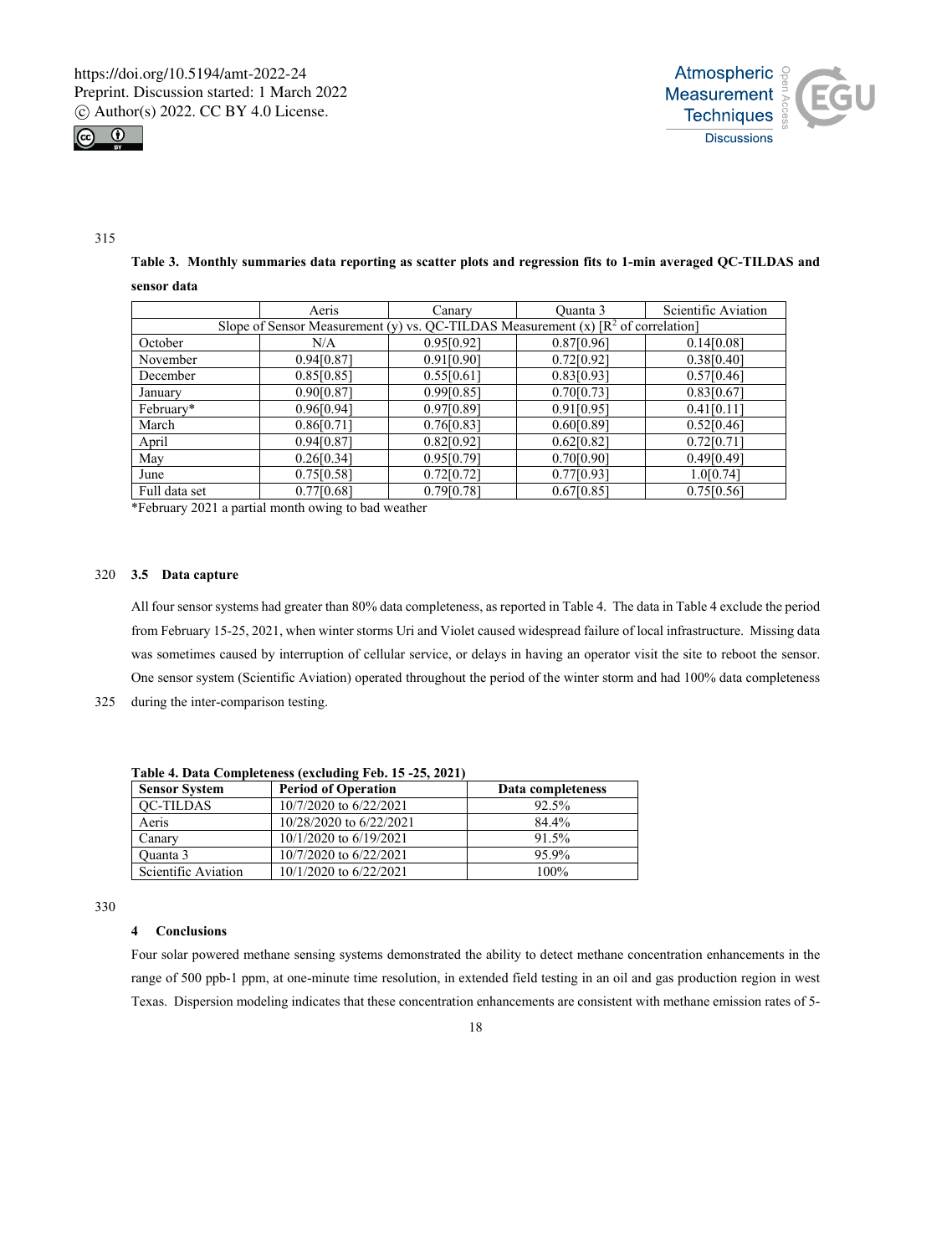



335 10 kg/hr, if the sensors are located within approximately 50-100 m of the sources. All four sensors had data capture rates that exceeded 80% during 9 months of operation, despite severe weather conditions and extended local electrical power losses. These results demonstrate that multiple commercially available sensing systems are suitable for long term methane emission monitoring in remote oil and gas production regions.

### **Aknowledgements**

340 Support for this work was provided by AT&T, Environmental Defense Fund, ExxonMobil, and the Collaboratory to Advance Methane Science. Sensor providers donated their instrumentation and their data services.

## **References**

Allen, D. T.; Torres, V. M.; Thomas, J.; Sullivan, D. W.; Harrison, M.; Hendler, A.; Herndon, S. C.; Kolb, C. E.; Fraser, M. P.; Hill, A. D.; Lamb, B. K.; Miskimins, J.; Sawyer, R. F.; and Seinfeld, J. H:. Measurements of Methane Emissions at Natural

345 Gas Production Sites in the United States. Proc. Natl. Acad. Sci., 110, 17768−17773, doi: 10.1073/pnas.1304880110 2013.

Allen, D. T.; Pacsi, A. P.; Sullivan, D. W.; Zavala-Araiza, D.; Harrison, M.; Keen, K.; Fraser, M. P.; Daniel Hill, A.; Sawyer, R. F.; and Seinfeld, J. H.: Methane Emissions from Process Equipment at Natural Gas Production Sites in the United States: Pneumatic Controllers. Environ. Sci. Technol., 49, 633−640, doi: 10.1021/es5040156, 2015a.

350

Allen, D. T.; Sullivan, D. W.; Zavala-Araiza, D.; Pacsi, A. P.; Harrison, M.; Keen, K.; Fraser, M. P.; Daniel Hill, A.; Lamb, B. K.; Sawyer, R. F.; and Seinfeld, J. H.: Methane Emissions from Process Equipment at Natural Gas Production Sites in the United States: Liquid Unloadings. Environ. Sci. Technol., 49, 641−648, doi: 10.1021/es504016r, 2015b.

355 Allen, D.T.; Cardoso-Saldaña, F.J.; Kimura, Y.: Variability in Spatially and Temporally Resolved Emissions and Hydrocarbon Source Fingerprints for Oil and Gas Sources in Shale Gas Production Regions Environ. Sci. Technol., 51, 12016-12026, doi: 10.1021/acs.est.7b02202, 2017.

Alvarez, R. A., Zavala-Araiza, D., Lyon, D. R., Allen, D. T., Barkley, Z. R., Brandt, A. R., Davis, K. J., Herndon, S. C., Jacob, 360 D. J., Karion, A., Kort, E. A., Lamb, B. K., Lauvaux, T., Maasakkers, J. D., Marchese, A. J., Omara, M., Pacala, S. W., Peischl, J., Robinson, A. L., Shepson, P. B., Sweeney, C., Townsend-Small, A., Wofsy, S. C.; and Hamburg, S. P.: Assessment of methane emissions from the U.S. oil and gas supply chain. Science, 361, 186−188, doi: 10.1126/science.aar7204, 2018.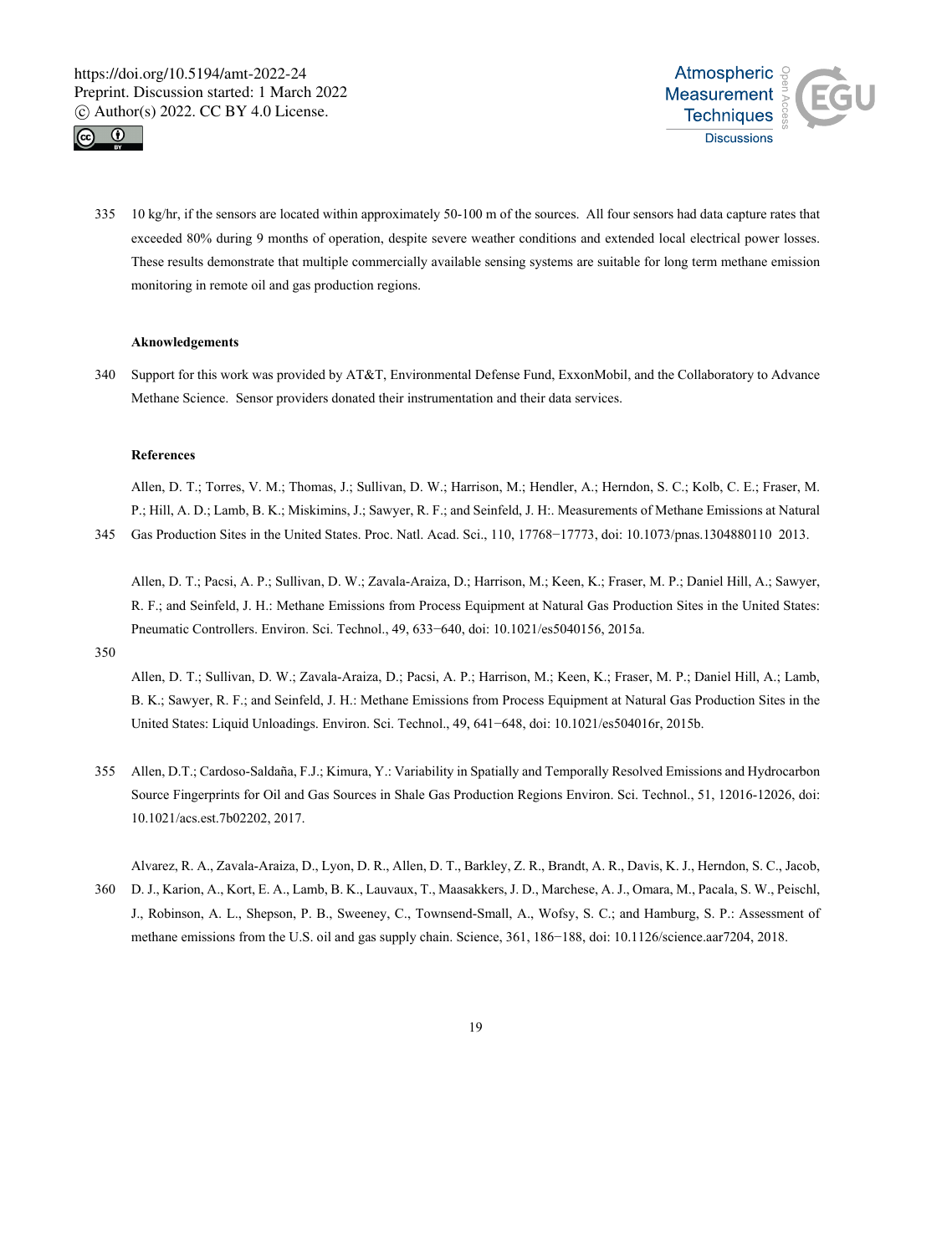



Benjamin, S. G., Weygandt, S.S., Brown, J.M., Hu, M., Alexander, C.R., Smirnova, T.G., Olson, J.B., James, E.P., Dowell, 365 D.C., Grell, G.A., Lin, H., Peckham, S.E., Smith, T.L., Moninger, W.R., Kenyon, J.S., and Manikin, G.S.: A North American hourly assimilation and model forecast cycle: The rapid refresh', Monthly Weather Review, 144(4), 1669-1694. doi: 10.1175/MWR-D-15-0242.1, 2016..

Exponent, "Official CALPUFF Modeling System." 2014, [Online]. Available: http://www.src.com/.

370

IPCC. Climate Change 2014: Synthesis Report. Contribution of Working Groups I, II and III to the Fifth Assessment Report of the Intergovernmental Panel on Climate Change; Core Writing Team; Pachauri, R. K.; Meyer, L. A., Eds.; IPCC: Geneva, Switzerland, 2014; p 151.

375 Lan, X., Talbot, R., Laine, P., and Torres, A.: Characterizing Fugitive Methane Emissions in the Barnett Shale Area Using a Mobile Laboratory. Environ. Sci. Technol., 49, 8139−8146 doi: 10.1021/es5063055, 2015.

Lyon, D. R., Alvarez, R. A., Zavala-Araiza, D., Brandt, A. R., Jackson, R. B., and Hamburg, S. P.: Aerial Surveys of Elevated Hydrocarbon Emissions from Oil and Gas Production Sites. Environ. Sci. Technol., 50, 4877−4886, doi: 380 10.1021/acs.est.6b00705, 2016.

National Academies of Sciences, Engineering, and Medicine (NASEM). Improving Characterization of Anthropogenic Methane Emissions in the United States; The National Academies Press: Washington, DC, 2018.

385 Nelson, D.D., McManus, B., Urbanski, S., Herndon, S., and Zahniser, M.S.: High precision measurements of atmospheric nitrous oxide and methane using thermoelectrically cooled mid-infrared quantum cascade lasers and detectors, Spectrochimica Acta Part A, 60, 3325–3335, doi: 10.1016/j.saa.2004.01.033, 2004.

Rella, C. W., Tsai, T. R., Botkin, C. G., Crosson, E. R., and Steele, D.: Measuring emissions from oil and natural gas well pads 390 using the mobile flux plane technique. Environ. Sci. Technol., 49, 4742−4748, doi: 10.1021/acs.est.5b00099, 2015.

Roscioli, J.R., Yacovitch, T.I., Floerchinger, C., Mitchell, A.L., Tkacik, D.S., Subramanian, R., Martinez, D.M., Vaughn, T.L., Williams, L., Zimmerle, D., Robinson, A.L., Herndon, S.C., and Marchese, A.J.: Measurements of methane emissions from natural gas gathering facilities and processing plants: measurement methods Atmos. Meas. Tech., 8, 2017-2035, doi: 395 10.5194/amt-8-2017-2015, 2015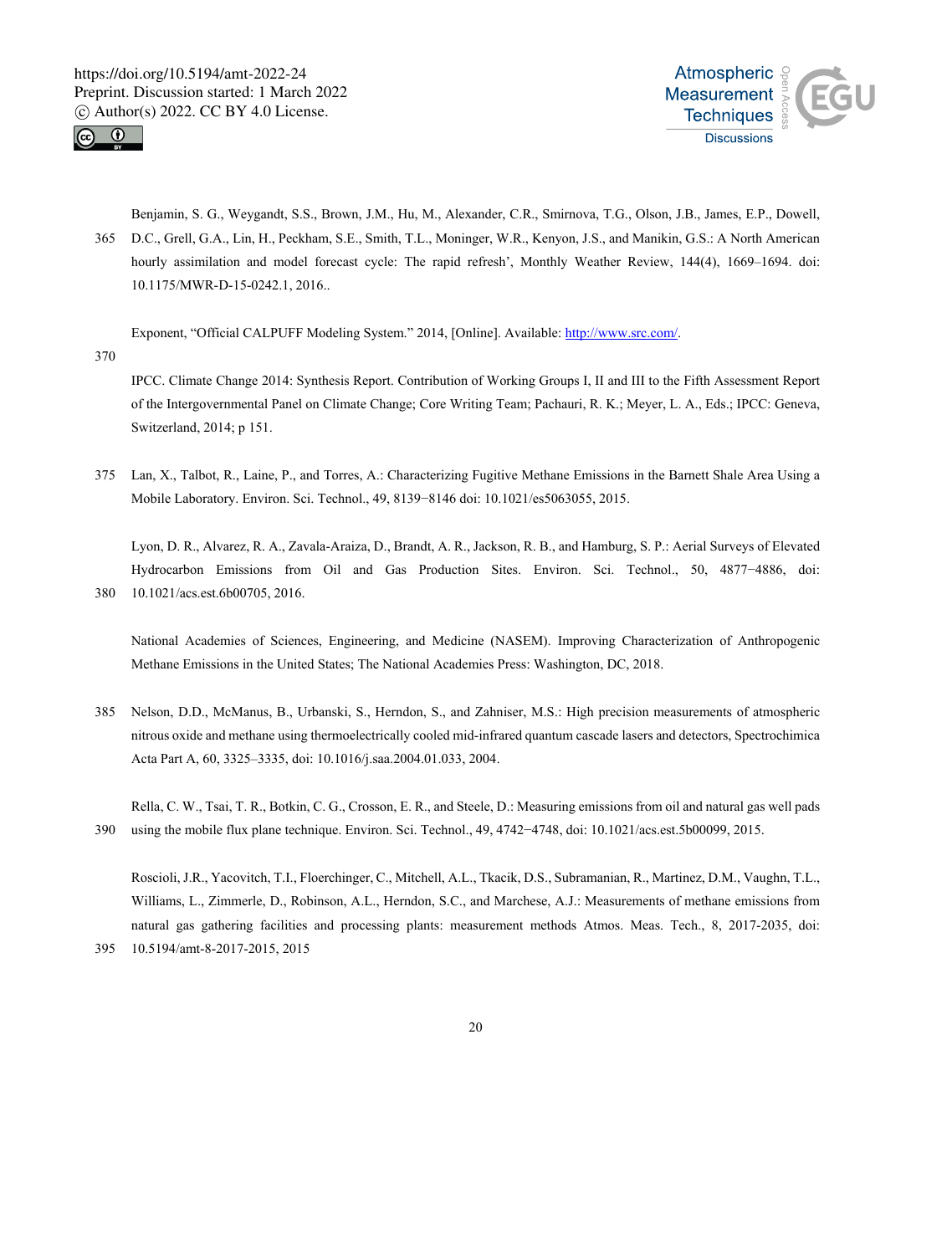



Schwietzke, S., Harrison, M., Lauderdale, T., Branson, K., Conley, S., George, F. C., Jordan, D., Jersey, G. R., Zhang, C., Mairs, H. L., Petron, G., and Schnell, R. C.: Aerially guided leak detection and repair: A pilot field study for evaluating the ́ potential of methane emission detection and cost-effectiveness. J. Air Waste Manage. Assoc., 69, 71−88, doi: 400 10.1080/10962247.2018.1515123, 2019.

Texas Commission on Environmental Quality (TCEQ) 2021, "CAMS 47 Site, [Online]. Available: https://www.tceq.texas.gov/cgi-bin/compliance/monops/site\_photo.pl?cams=47.

405 University of Texas, Project Astra: Methane Sensor Inter-comparison, Final Report., available at http://dept.ceer.utexas.edu/ceer/astra/showdown/showdown.cfm, 2021.

U.S. Environmental Protection Agency (EPA) 2021a, Inventory of U.S. Greenhouse Gas Emissions and Sinks: 1990−2019 (EPA, 2021). www.epa.gov/ghgemissions/inventory-us-greenhouse-gas-emissionsand-sinks-1990-2019.

410

U.S. Environmental Protection Agency (EPA) 2021b, "Standards of Performance for New, Reconstructed, and Modified Sources and Emissions Guidelines for Existing Sources: Oil and Natural Gas Sector Climate Review" (Federal Register, 86, 217, 63110-63263, Monday, November 15, 2021

415 Wiley, K. and Moore,: C. Leak Detection Body of Knowledge – Recommended Practice, GTI Project Number 22420, January 29, 2021, available at: https://www.gti.energy/wp-content/uploads/2021/05/Leak-Detection-Body-of-Knowledge%E2%80%93Recommended-Practice-whitepaper-Jan2021-693JK31810005.pdf

Yacovitch, T. I., Herndon, S. C., Roscioli, J. R., Floerchinger, C., McGovern, R. M., Agnese, M., Petron, G., Kofler, J.,

420 Sweeney, C., Karion, A.; Conley, S. A., Kort, E. A., Nahle, L., Fischer, M., Hildebrandt, L., Koeth, J., McManus, J. B., Nelson, D. D., Zahniser, M. S., Kolb, C. E.: Demonstration of an ethane spectrometer for methane source identification. Environ. Sci. Technol., 48, 8028−8034, doi: 10.1021/es501475q, 2014.

Yacovitch, T. I., Herndon, S. C., Petron, G., Kofler, J., Lyon, D., ́Zahniser, M. S., Kolb, C. E.: Mobile Laboratory Observations 425 of Methane Emissions in the Barnett Shale Region. Environ. Sci. Technol., 49, 7889−7895, doi: 10.1021/es506352j, 2015.

Zavala-Araiza, D., Herndon, S. C., Roscioli, J. R., Yacovitch, T I., Johnson, M. R., Tyner, D. R., Omara, M., Knighton, B.: Methane emissions from oil and gas production sites in Alberta, Canada. Elem. Sci. Anth., 6, 27, doi: 10.1525/elementa.284, 2018.